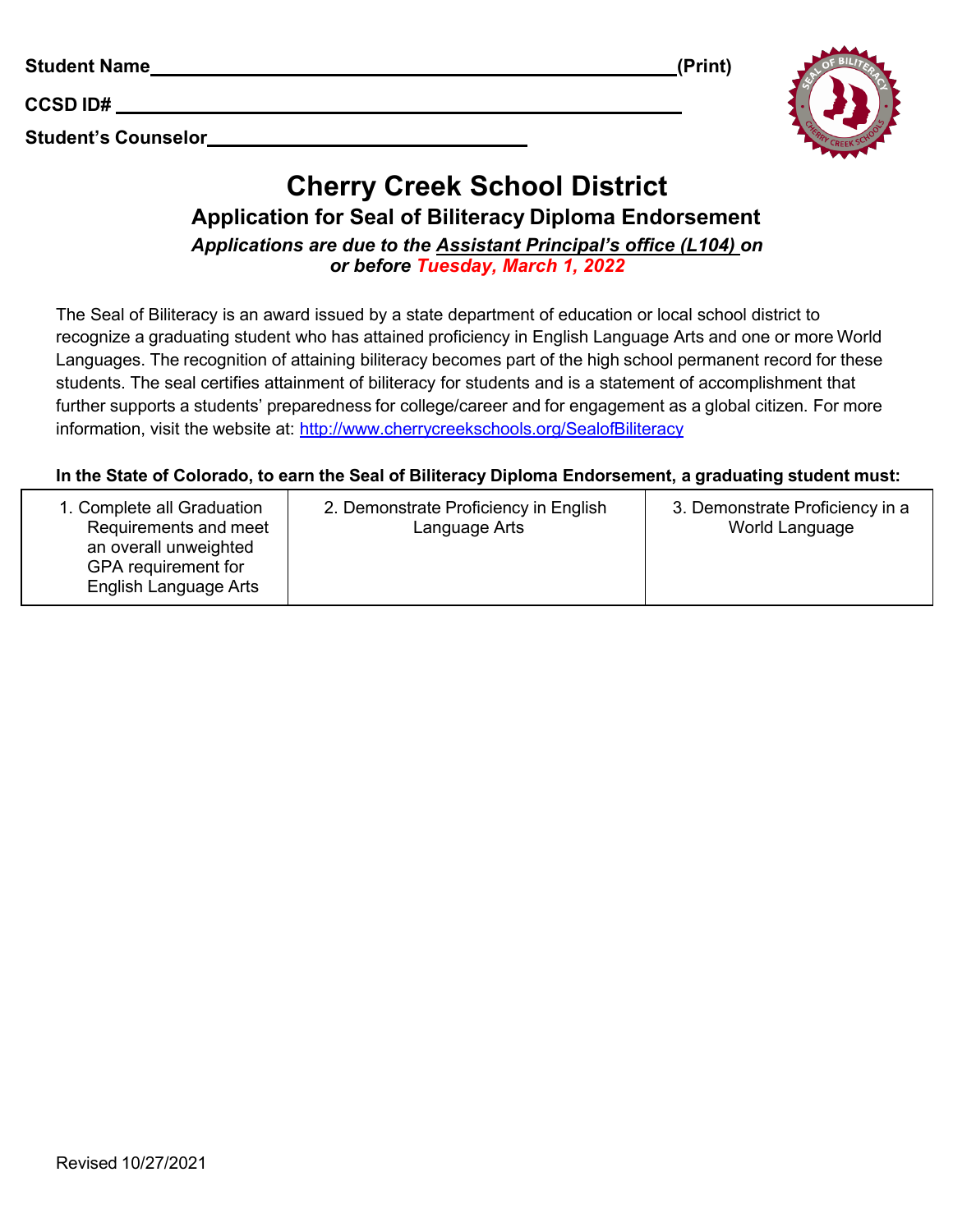| Students must complete all of<br>the following:                                                                                            | Students must complete one of the following<br>(check which applies):                                                                                                                                                   | Students must complete one of the<br>following (check which applies):                                                                                                                                                                                                                                                                                                                                                                                                                                                                                                                                                                                         |  |
|--------------------------------------------------------------------------------------------------------------------------------------------|-------------------------------------------------------------------------------------------------------------------------------------------------------------------------------------------------------------------------|---------------------------------------------------------------------------------------------------------------------------------------------------------------------------------------------------------------------------------------------------------------------------------------------------------------------------------------------------------------------------------------------------------------------------------------------------------------------------------------------------------------------------------------------------------------------------------------------------------------------------------------------------------------|--|
| <b>Met Graduation</b><br>Requirements (or is on<br>track to meet graduation<br>requirements)<br>$\Box$ 3.0 GPA in English<br>Language Arts | AP Language $\geq$ 3<br>AP Literature $> 3$<br>❏<br>IB English $A \ge 4$<br>❏<br>IB English Literature A $\geq$ 4<br>❏<br>IB English $A1 > 4$<br>$\Box$<br>SAT (Evidenced Based Reading and<br>❏<br>Writing) $\geq$ 470 | $\Box$ AP Spanish (Lang or Lit) $\geq$ 3<br>$AP$ French $>$ 3<br>$\Box$<br>AP German $\geq$ 3<br>$\Box$<br>$AP$ Japanese $> 3$<br>❏<br>AP Latin >3<br>$\Box$<br>AP Mandarin (Chinese) $\geq$ 3<br>IB Spanish B $\geq$ 4<br>⊔<br>IB French $B \ge 4$<br>$\Box$<br>$\Box$ IB French AB $\geq$ 4<br>Successful completion of a<br>$\Box$<br>4yr high school course of<br>study of a single World<br>Language with an overall<br>GPA of 3.0<br>*AAPPL Exam > I-4<br>$\Box$<br><b>Circle which AAPPL exam</b><br>you are electing to take:<br>Arabic, Chinese, French,<br>German, Hindi, Italian,<br>Japanese, Korean,<br>Portuguese, Russian,<br>Spanish and Thai |  |